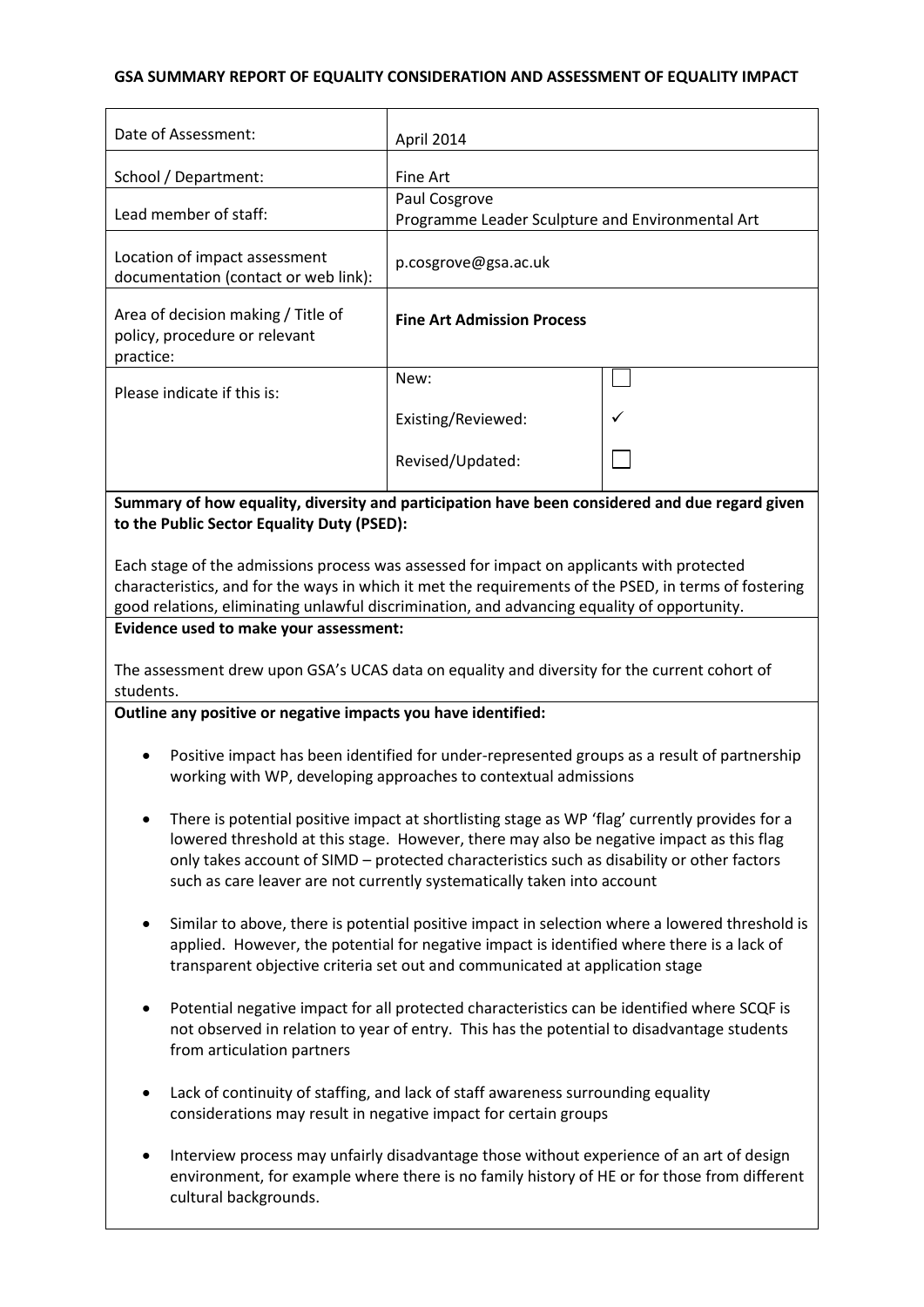# **Summary of the actions you have taken or plan to take as a result:**

(Please attach your action plan)

- Ensure that UCAS data is used in ongoing review compared against the current GSA cohort.
- Consider whether there are additional ways of gathering data on protected characteristics in addition to the information collected by UCAS.
- Work with GSA's Progression Manager GSA to review of entry level in relation to SCQF
- Work in partnership with WP to pilot action research activity applying a broader set of contextual data and applying equality consideration across the application process including selection criteria
- Review assessment criteria for each area of shortlisting consideration
- Review assessment criteria for each area of interview considerations
- Ensure continuity of all staff involved in admissions throughout, including at interview
- Staff development to ensure all staff understand equality consideration in relation to all protected characteristics, for example in making reasonable adjustment
- Ensure all staff undergo admissions, shortlisting and interview training and can access mentoring support where appropriate
- Ensure information for applicants about the admissions process is fully accessible
- Continue to work in partnership with WP to provide opportunities for applicants who are contextually flagged (not just with a single WP identifier) to access interview experience to build confidence and understanding of the process

**Summary of what you anticipate will change as a result of your actions and where / when these will be reported and reviewed:**

The anticipated change is that the admissions process will be more transparent at each stage with clear shortlisting and interview criteria that incorporate the assessment criteria. Staff development will be implemented at local level for all staff involved.

The timeframe for action will be determined by the admissions cycle and pilot work on contextual admissions will commence as part of the 14/15 cycle. The review of this work i=will inform the review and assessment of the admissions process.

Work with WP will be ongoing throughout the year.

A review of admission to Fine Art will be undertaken when the cycle is complete.

**State how these changes will contribute to the delivery of GSA's equality outcomes:**

These changes should have the most significant impact on equality outcome 8, encouraging students from BME groups to apply to study Fine Art at GSA. Equality outcome 7 might be used as a way to either achieve equality outcome 8, or be seen as a necessary consequence of diversifying the student body.

# **The outcome of your assessment:**

| No action $-$ no potential adverse impact                          |  |
|--------------------------------------------------------------------|--|
| Amendments or changes to remove barriers / promote positive impact |  |
| Proceed with awareness of adverse impact                           |  |